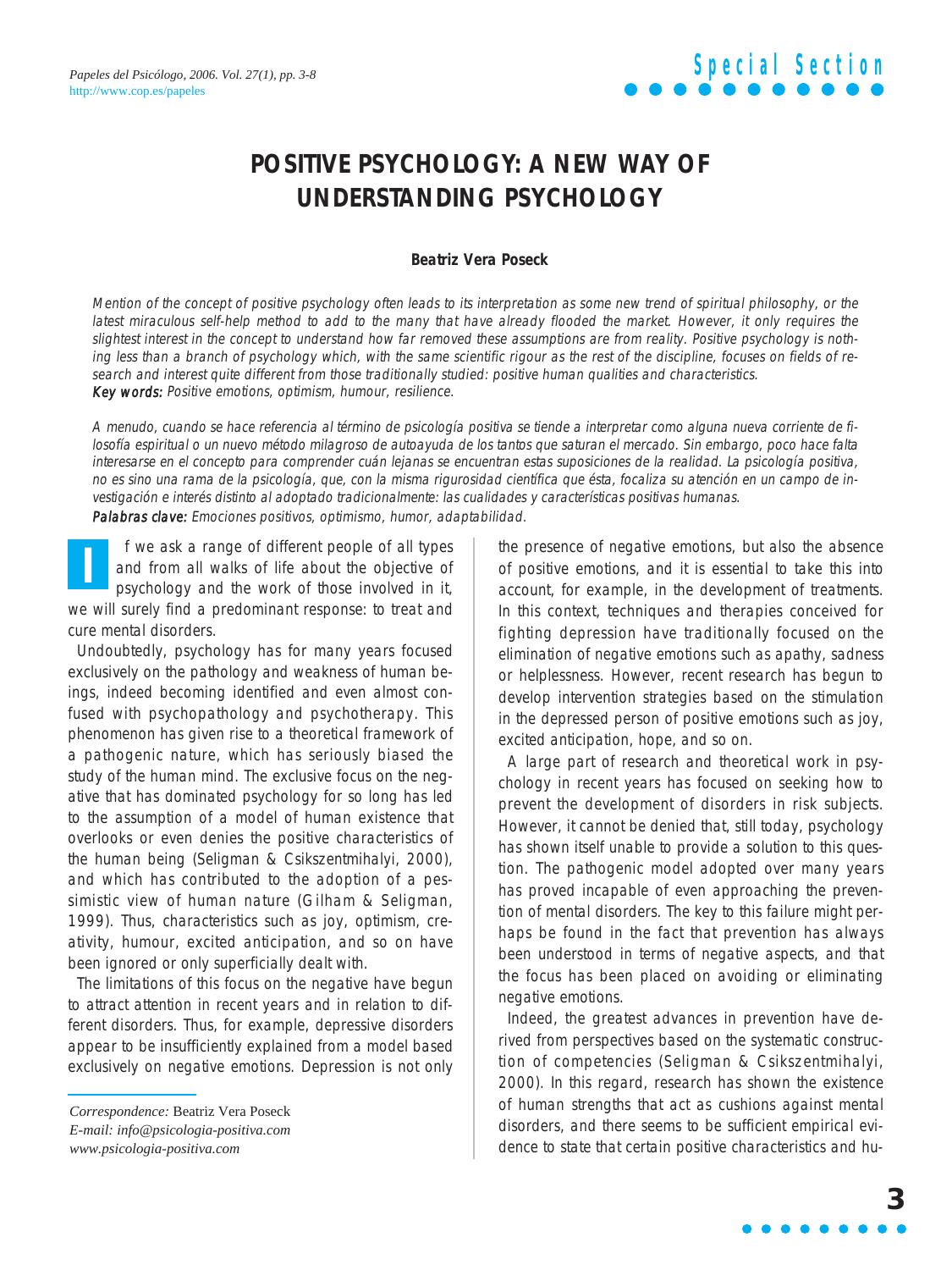### **Special Section**

man strengths, such as optimism, hope, perseverance or courage, among others, act as barriers against such disorders.

The reductionist perspective has converted psychology into a "science of victimology" (Seligman & Csikszentmihalyi, 2000). Historically, psychology has conceived the human being as a passive subject, who reacts to environmental stimuli. The focus of applied psychology has been the cure of suffering, and there has been an explosion in research on mental disorders and the negative effects of stressors. Professionals have the task of treating patients' mental disorders within a pathogenic framework in which the repair of damage is crucial. However, psychology is not only a branch of medicine dealing with mental illness-health; it is much more than that. In recent years, voices have been raised which, taking up once more the ideas of humanist psychology about the need to study the "positive side" of human existence, have offered solid empirical and scientific support to this neglected part of psychology.

The term "positive psychology" was developed by Martin Seligman, a researcher who, having devoted a large part of his career to mental disorders and the development of concepts such as learned helplessness, made a U-turn in his work, developing and promoting a more positive conception of the human species.

The object of positive psychology is to improve quality of life and prevent the appearance of mental disorders and pathologies. The current conception of psychology, centred around the pathological, focuses on correcting defects and repairing what was broken. In contrast, positive psychology insists on the construction of competencies and on prevention.

For Seligman, the concept of positive psychology is not new to the discipline, for prior to the Second World War the main objectives of psychology were three: curing mental disorders, making people's lives more productive and fuller, and identifying and developing talent and intelligence. However, after the war, different events and circumstances led psychology to forget two of these objectives and focus exclusively on mental disorders and human suffering (Seligman & Csikszentmihalyi, 2000).

Likewise, we can find clear positive tendencies in the humanist current of psychology, which flourished in the 1960s and was represented by such recognized authors as Carl Rogers, Abraham Maslow or Erich Fromm. Unfortunately, humanist psychology has not enjoyed a solid empirical basis, and has indeed given rise to an immense quantity of doubtful and quite unreliable self-help movements (Seligman & Csikszentmihalyi, 2000).

In this quest for the best in the human being, for the good things that allow our potential to flourish, positive psychology does not trust in pipedreams, utopias, delusions, faith or self-deception, bur rather adopts the method of scientific psychology, broadening the traditional field of activity and distancing itself from the questionable methods of self-help and spiritual philosophies so widespread today.

According to Martin Seligman, positive psychology emerged as an attempt to overcome the resistant barrier of a 65% success rate that none of the psychotherapies have been capable of surpassing to date. The techniques developed in research in positive psychology support and complement those already in existence. Thanks to theoretical research in this area, the spectrum of intervention is considerably broadened and enriched. In this context, the involvement of variables such as optimism, humour or positive emotions in physical states of health emerges as one of the key points of research in positive psychology. The hope for the coming years is a large quantity of empirical results that will allow a new theory of psychology to take shape.

Positive psychology is not**…** a philosophical or spiritual movement, nor does it set out to promote spiritual or human growth through methods of questionable foundation. It is not a form of self-help, nor a magic method for achieving happiness. Nor does it pretend to be a cloak for wrapping beliefs and dogmas of faith, or indeed a path for anyone to follow. Positive psychology should in no case be confused with dogmatic movements whose aim is to attract devotees or followers, nor must it ever be considered outside of a rigorous professional context.

Positive psychology is**…** a branch of psychology that seeks to understand, through scientific research, the processes underlying the positive qualities and emotions of the human being, for so long ignored by psychology.

The object of this interest is none other than to contribute new knowledge about the human psyche, not only to help solve the mental health problems that affect individuals, but also with a view to improving quality of life and well-being, always in accordance with the rigorous scientific methodology that must characterize all health sciences.

Positive psychology represents a new perspective from which to understand psychology and mental health that serves as a complement and support for that which al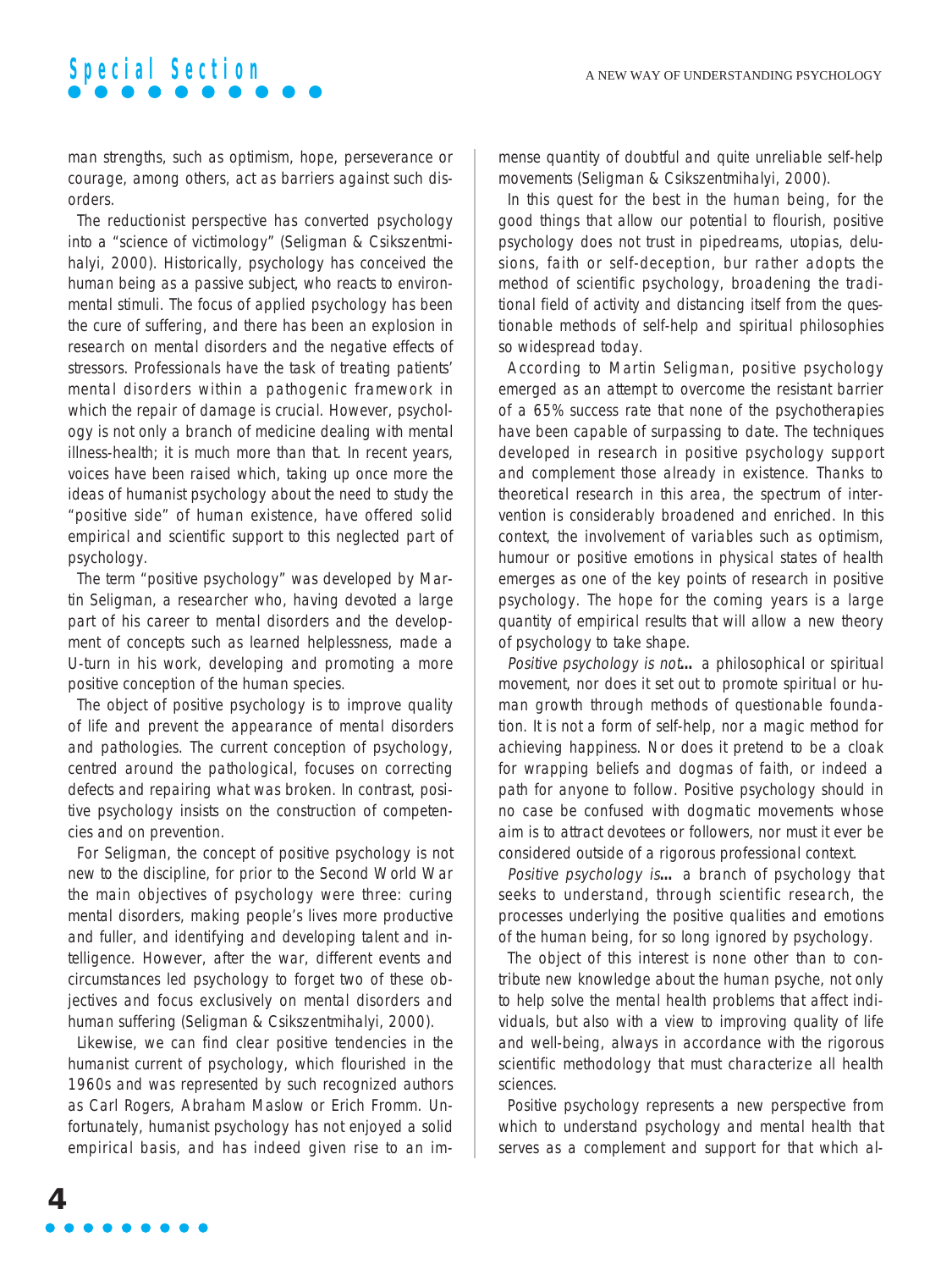ready exists.

#### **CHALLENGES FOR THE FUTURE**

Psychology must overcome concepts focused on pathology and create a positive terminology to complement the negative expressions so abundant today in traditional psychology.

It must also create new assessment instruments, aimed at identifying the strengths of the individual, so as to guide prevention and treatment and promote personal development.

Furthermore, it must design intervention programmes and techniques aimed at developing the precious resources that people, groups and communities undoubtedly possess. The positive effects of these developments will be evident not only at the individual level, but also at a social level in a complex world that is constantly erecting new challenges for its inhabitants.

The intention throughout this special issue is to offer an overview of some of the areas of interest of positive psychology, and to outline a first approach to the development of valid and reliable instruments with which to work.

#### **POSITIVE EMOTIONS**

The majority of research on emotions has focused exclusively on the negative emotions, and this is to some extent logical if we consider that emotions such as fear, sadness or anger are alarm signals which, if systematically ignored, may generate considerable problems. The natural tendency to study that which threatens the wellbeing of humans has led to a concentration on those emotions that help them to deal with imminent danger or problems.

Moreover, there are other reasons that explain why positive emotions have had a lower scientific profile. For example, they are more difficult to study, given that they are relatively fewer in number and more difficult to distinguish. Thus, if we consider the scientific taxonomies of the basic emotions we can identify 3 or 4 negative emotions for each positive one. This negative ratio is indeed faithfully reflected in everyday language, so that people in general have more difficulty naming positive emotions.

There are also differences with regard to the expression of each type of emotion. Thus, negative emotions have been assigned specific facial configurations that make possible their universal recognition (Ekman, 1989). In contrast, positive emotions have not been assigned such unique and characteristic facial expressions. Moreover, at a neurological level, negative emotions trigger different responses in the autonomic nervous system, while positive emotions do not provoke such differentiated responses.

**Special Section**

Another explanation for the imbalance in scientific interest between negative and positive emotions resides in the way their study is approached. Thus, on considering positive emotions, researchers have always done so from the theoretical framework used for the study of negative emotions. From this perspective, the emotions are, by definition, associated with action impulses. Negative emotions have obvious adaptive value, representing efficient solutions to the problems mankind has faced since its origins. However, the adaptive value of positive emotions is more difficult to explain, and has been ignored for many years. But if it were truly the case that they lacked value, we would have to ask ourselves why they have remained with us throughout thousands of years of evolution.

What, then, is the adaptive value of positive emotions? We can answer this question if we abandon the theoretical framework from which we understand negative emotions. Positive emotions resolve problems related to personal growth and development. Experiencing positive emotions leads to mental states and forms of behaviour that indirectly prepare the individual to cope successfully with future adversity (Fredrickson, 2001).

Fortunately, in recent years, many experts have begun to carry out research and theorize in this field, opening up new ways of understanding human psychology. One of the theories most solidly representative of this trend is that developed by Barbara Fredrickson. She highlights the importance of positive emotions as a means of resolving many of the problems generated by negative emotions, stressing how, through them, human beings can succeed in getting through difficult times and come out stronger. According to this model, positive emotions can be channelled towards prevention, treatment and coping to become authentic arms for dealing with problems (Fredrickson, 2000).

#### **OPTIMISM**

Optimism is a dispositional psychological characteristic that refers to positive expectations and future objectives, and whose relationship with variables such as perseverance, achievement, physical health and well-being (Peterson & Bossio, 1991; Scheier & Carver, 1993) have turned it into one of the central aspects in positive psy-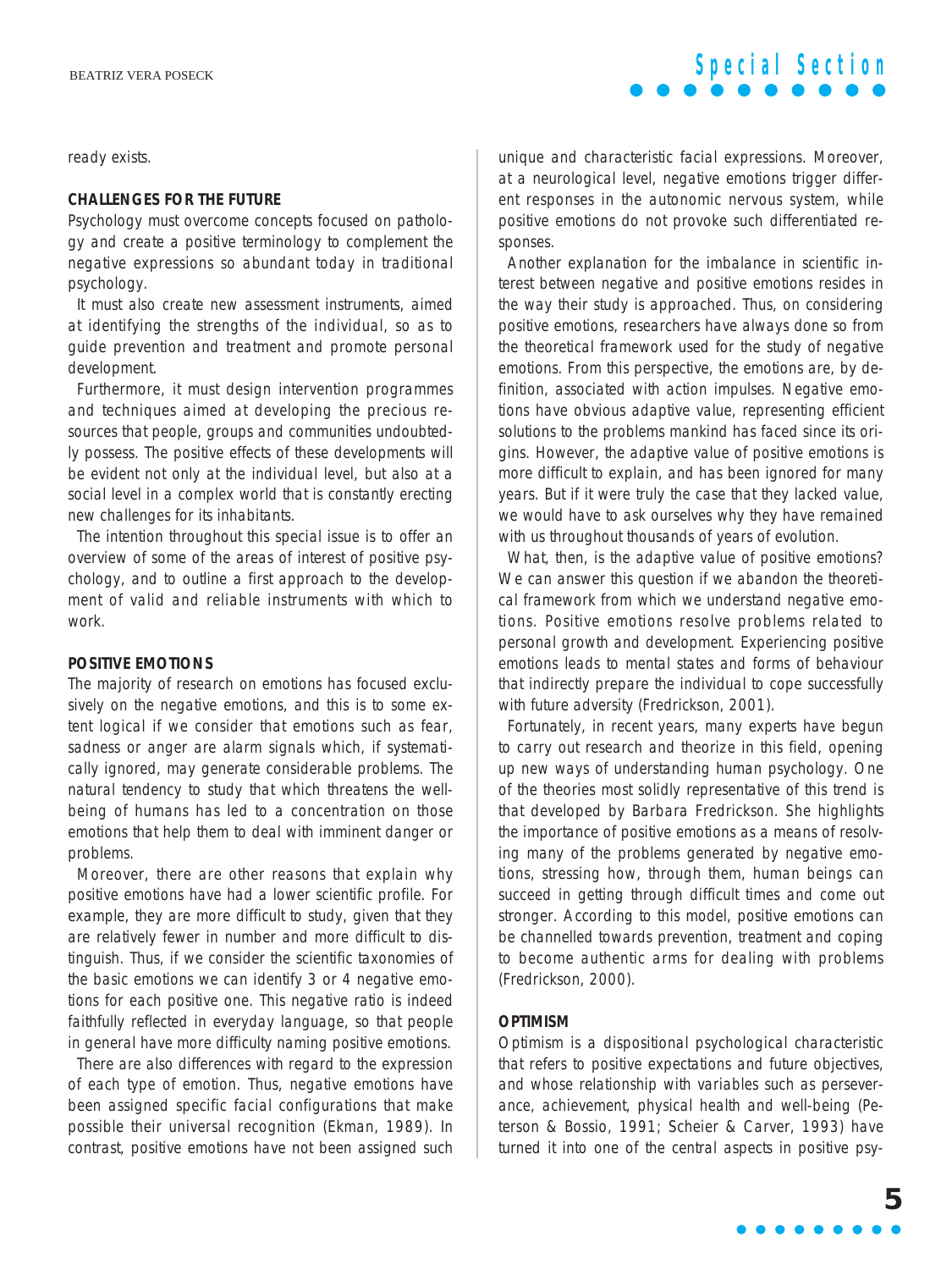# **Special Section**

#### chology.

The modern interest in optimism emerges from findings on the role of pessimism in depression (Beck, 1967). Since then, many studies have shown optimism to have predictive value in relation to health and well-being, as well as acting as a modulator of stressful events, palliating the problems of those who are suffering or stressed, or have serious illnesses (Peterson, Seligman & Vaillant, 1988). Optimism can also act as a strengthener of wellbeing and health in those who, though free from disorders, wish to improve their quality of life (Seligman, 2002). From an evolutionary point of view, moreover, optimism is considered as a characteristic of the human species selected through evolution for its survival-related advantages (Taylor, 1989).

Common sense tells us that it is positive to look to the future with optimism, and numerous empirical works support this idea. Thus, for example, studies with the general population show a clear tendency to overestimate one's degree of control over situations (Langer, 1975), while depressed people would estimate highly accurately their true degree of control (Alloy & Abramson, 1979). This illusion of control, together with other mechanisms, contributes to explaining why some people do not become depressed and others do.

What distinguishes an optimistic person from a pessimistic one? Is it good to see life as a little better than it really is? Are pessimists realists while optimists live on illusions? It is these and other questions that scientific study in this field aims to resolve. Thus, optimism promises to be one of the most important topics in research on positive psychology.

#### **HUMOUR**

The book "Anatomy of an Illness", published in 1979 by the late magazine editor Norman Cousins, was the first work that dealt openly with the correlation between humour and health. Cousins describes how he recovered from a disease (ankylosing spondylitis) that is usually irreversible through a treatment that included, among other therapies, watching comedy films by the Marx brothers.

Humour and its commonest external manifestation, laughter, constitute an important pillar of research in positive psychology. Although the idea that laughter and humour are good for the health is not a new one, it is only the last few decades that have seen the gradual proliferation of therapies and clinical interventions based on this conception. Scientific research has shown that laughter is capable of reducing stress and anxiety and thus improving the individual's quality of life and health.

Humour "serves as an internal safety valve that permits us to release tensions, dispel worries, relax and forget everything", asserts Dr. Lee Berk, Associate Professor of Pathology at Loma Linda University in California, and one of the principal researchers in the world of health and good humour. In a series of studies he examined participants' blood samples before and after they watched comedy videos and compared them with those of a group who did not watch the videos. Berk discovered considerable reductions in the concentrations of tension-related hormones and an increase in the immune response of those who watched the videos.

#### **RESILIENCE AND POST-TRAUMATIC GROWTH**

Experiencing a traumatic event is perhaps one of the situations most likely to transform a person's life. Without in any way belittling the seriousness and horror of such experiences, it should be underlined that it is in extreme situations that human beings have the opportunity to reconstruct their way of understanding the world and their system of values, to reconsider their conception of the world and to modify their beliefs, so that in this reconstruction there can (and often does) occur a process of learning and personal growth (Janoff-Bulman, 1992; Calhoun & Tedeschi, 1999). However, traditional psychology has tended to assume that all traumatic events leave people with psychological wounds, and to ignore the study of phenomena such as resilience and post-traumatic growth, based on the capacity of human beings to resist and recover from life's onslaughts and build on their effects.

Resilience and post-traumatic growth emerge as research concepts in positive psychology, through which it is aimed to determine why some people succeed in learning from their experiences and even extract benefits from them. Resilience is situated within a positive and dynamic current of psychology that promotes mental health, and would seem to be a reality confirmed by the testimonies of many people who, despite having gone through a traumatic situation, have managed to get over it and get on with life –even on an improved level, as though having experienced the trauma and come to terms with it had enabled them to develop latent and unexpected resources. Although for a long time responses of resilience have been considered as unusual (and even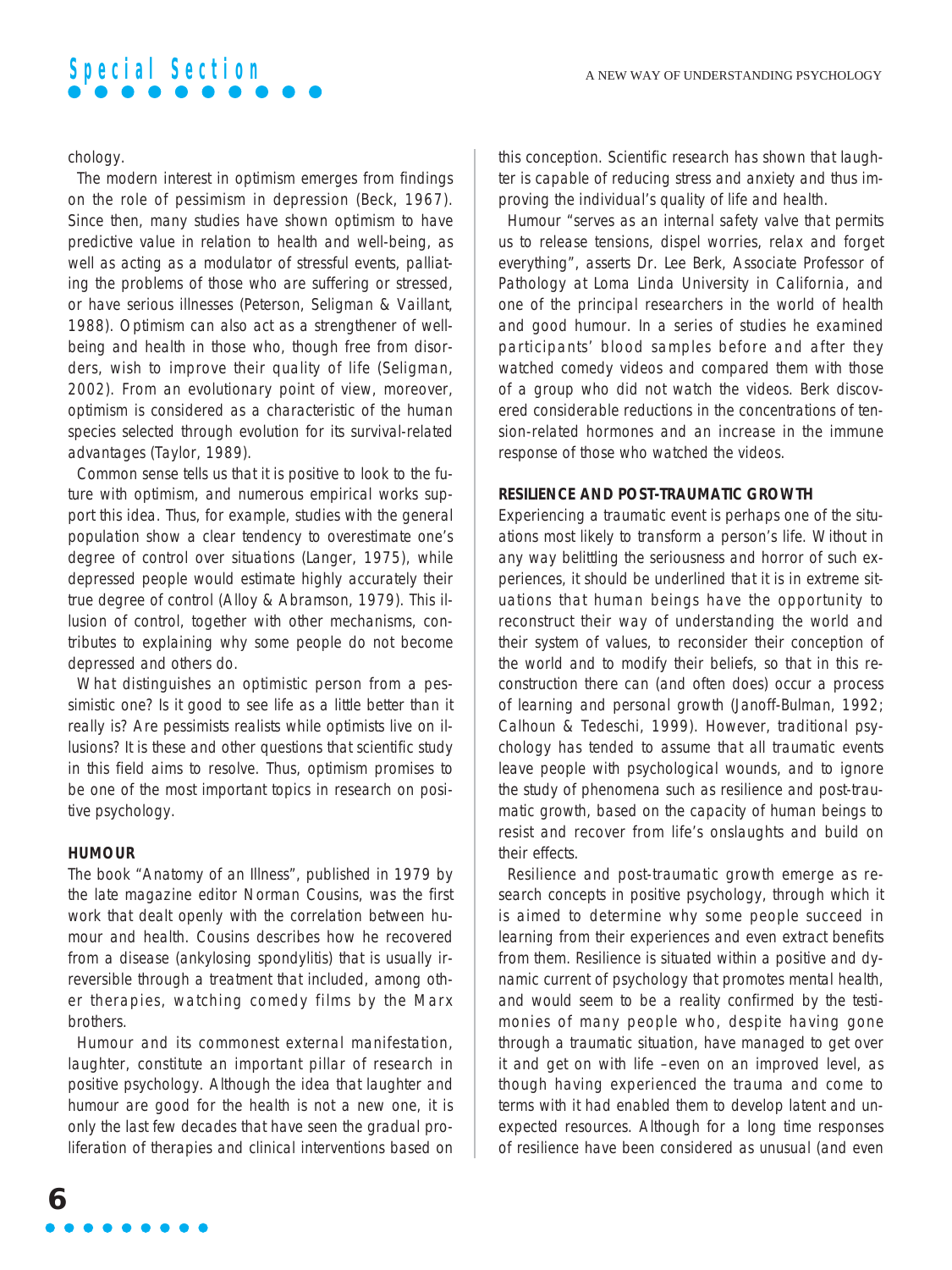## **Special Section**

pathological) by experts, the current scientific literature shows clearly that resilience is a common response, and that its appearance, far from indicating pathology, suggests a healthy adjustment to adversity.

Events such as the recent terrorist attacks in New York and in Madrid can provide a good scientific basis for the analysis of these phenomena, and although there is an enormous preponderance of studies devoted to post-traumatic stress disorder, there is also a small body of work on positive emotions, coping and resilience.

#### **CREATIVITY**

Creativity is the capacity to create, to produce new things. It is the ability of the human brain to reach conclusions, to conceive ideas and to solve problems in an original way. The form it adopts can be artistic, literary, scientific, and so on, and it can also be employed in everyday life, improving its quality. This last-mentioned expression of creativity probably does not leave its mark on the history of mankind, but it is in essence what makes life worth living (Csikszentmihalyi, 1996).

Creativity is considered, therefore, as a key process in personal development and social progress, and hence falls squarely within the field of interest of positive psychology. Nevertheless, the potential this suggests is weakened by the widespread assumption that creativity is a dichotomic differential characteristic possessed by some and not by others. Research on creativity has contributed to the promotion of this belief, focusing as it has done for many years on traits, that is, on the identification of the personality characteristics (stable and scarcely modifiable) of "creative people". As a result, some other important research areas have been neglected, such as the physical and social contexts in which creative people have developed their creations, or the specific skills they have learned. Furthermore, it has been assumed that creativity cannot be altered, and that creative persons can produce creative work at any time and in any field.

In the light of current research, neither of these assumptions appears to be completely true. Today we understand that creativity does not depend exclusively on stable personality traits, but is rather the result of a specific constellation of personal characteristics, cognitive abilities, technical knowledge, social and cultural circumstances, material resources, and even luck (Amabile, 1983; Csikszentmihalyi, 1996; Sternberg & Lubart, 1995). Creativity can be developed and encouraged in all areas of life, and can also be considered as another

resource available for coping with adverse circumstances. Anybody, moreover, can develop their creative potential and improve the quality of their everyday life, even if the final result is not earth-shattering discoveries for humanity or universally valued creations.

#### **MEASUREMENT INSTRUMENTS**

One of the challenges for positive psychology is the development of valid and reliable measurement instruments capable of measuring and delimiting the variables involved in the field.

Traditional assessment and the models deriving from it have clarified aspects of human illness and weakness. What is necessary now is the creation of instruments that permit the assessment of positive resources and emotions, with a view to developing more functional, more dynamic and healthier models.

Pioneering in this regard are the efforts of Martin Seligman and Christopher Peterson, who have designed a measurement instrument based on a classification of the individual's positive resources.

The VIA Inventory of Strengths (VIA-IS) is a 240-item questionnaire that uses 5-point Likert-style items to measure the degree to which respondents possess each of the 24 strengths and virtues in the classification developed at the Values in Action Institute under the direction of Martin Seligman and Christopher Peterson.

The 24 strengths measured by the VIA-IS, and which form the basis of the Character Strengths and Virtues Handbook classification, are grouped in 6 sections: wisdom and knowledge, courage, humanity, justice, temperance and transcendence.

The VIA study with more than 4000 participants reveals that, of the 24 qualities or strengths assessed through the VIA-IS, five are consistently related to life satisfaction to a far greater extent than the remaining 19. These are: gratitude, optimism, enthusiasm, curiosity and the capacity to love and be loved.

#### **REFERENCES**

- Amabile, T. M. (1983). The Social Psychology of Creativity: A Componential Conceptualization. Journal of Personality and Social Psychology, 45(2), 357-376.
- Alloy, L. B. & Abramson, L.Y. (1979). Judgment of contingency in depressed and nondepressed students: Sadder but wiser? Journal of Experimental Psychology: General, 108, 441-485.

Beck, A. T. (1967). Depression: Clinical, experimental,